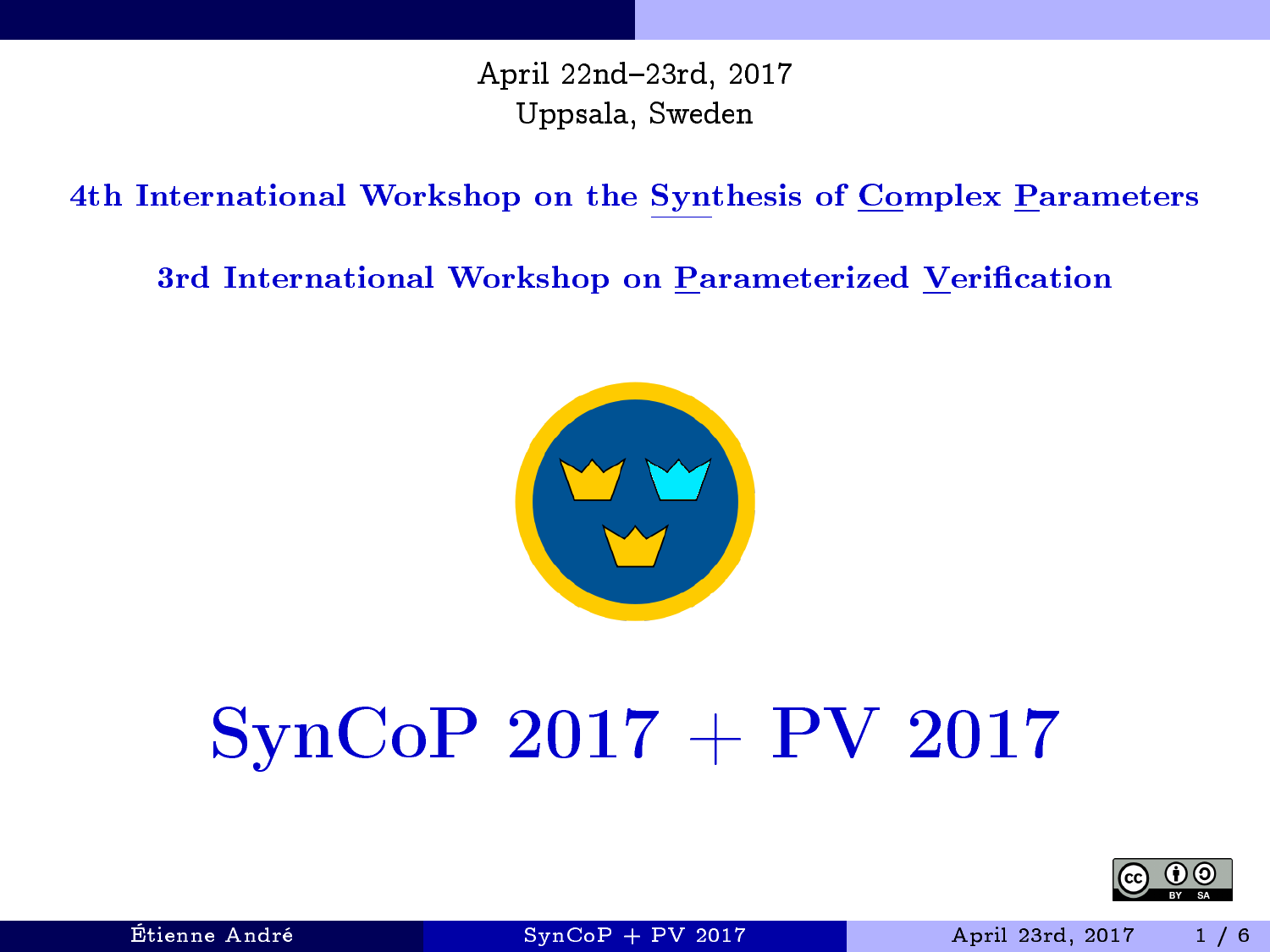### Acknowledgements

- The ETAPS organization
- Our sponsor:
	- **Projet ANR PACS** (parametric analyses of timed systems) 2014-2019
	- Agence Nationale de la Recherche



<span id="page-1-0"></span>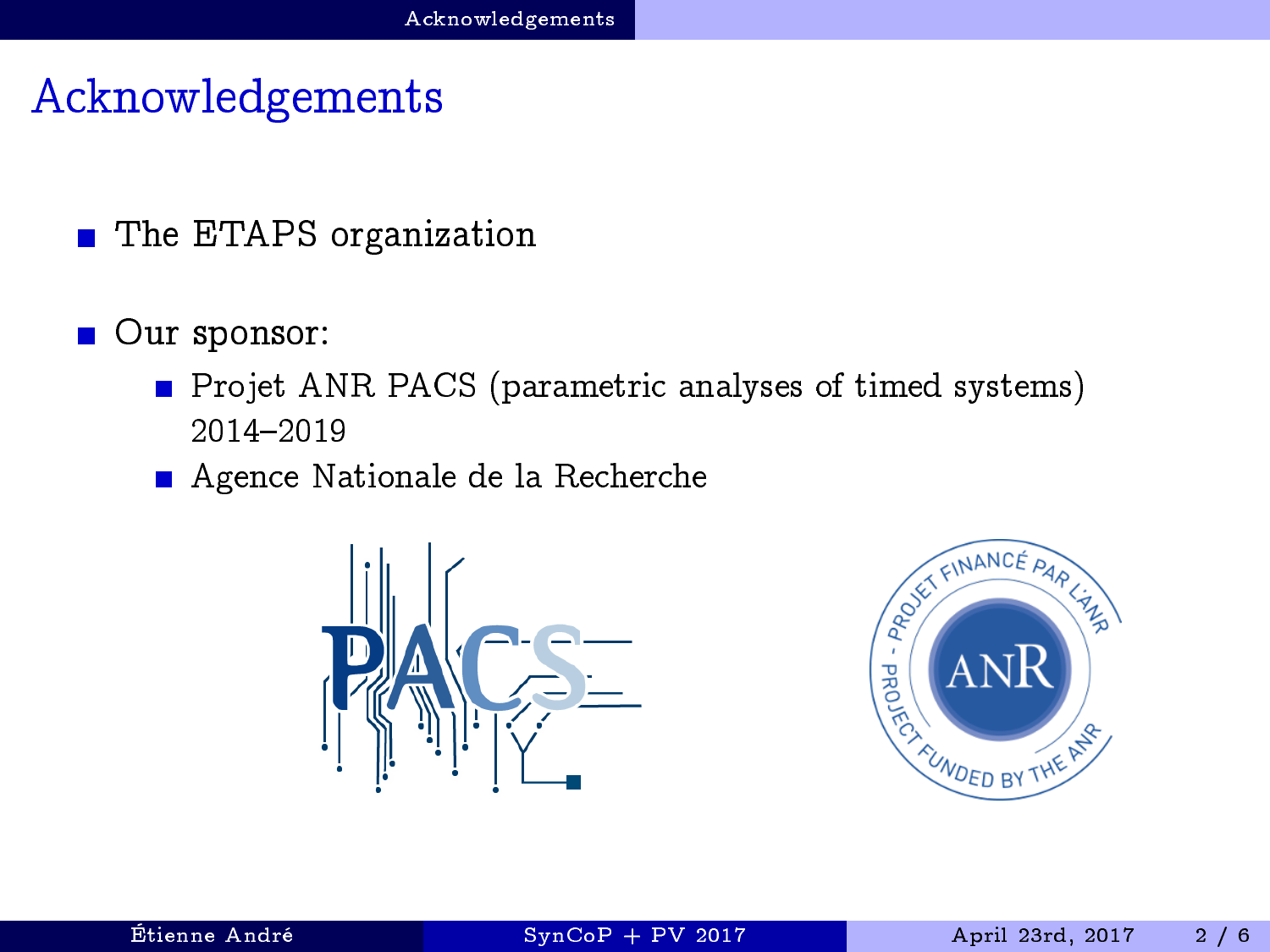### More acknowledgements

- Our keynote invited speakers:  $\blacksquare$ 
	- Joost-Pieter Katoen
	- $\blacksquare$  David Šafránek
- <span id="page-2-0"></span>■ All invited speakers
	- **Benjamin Aminof**
	- Béatrice Bérard  $\blacksquare$
	- Ahmed Bouajjani
	- Alain Finkel
	- Panagiotis Kouvaros
	- Kim Larsen
	- Philipp Rümmer  $\blacksquare$
	- Sun Jun
	- Florian Zuleger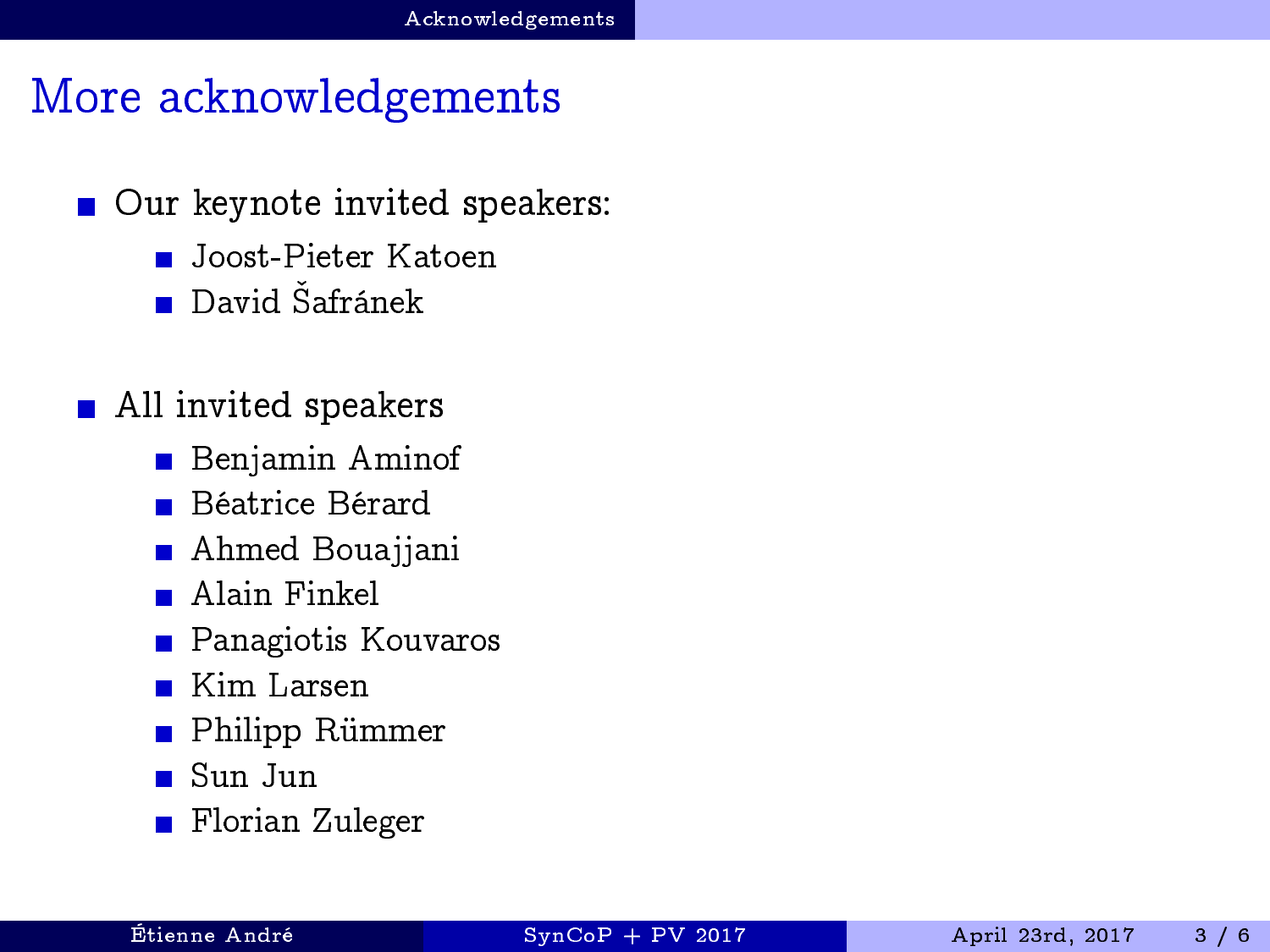### More more acknowledgements

- $\blacksquare$  The steering committee of SynCoP
	- Parosh Abdulla
	- Étienne André
	- Didier Lime
	- Kim G. Larsen
	- Wojciech Penczek
	- Laure Petrucci
	- The ANR PACS members
- <span id="page-3-0"></span>■ The two main organizers
	- Giorgio Delzanno (PV)
	- Peter Habermehl (SynCoP)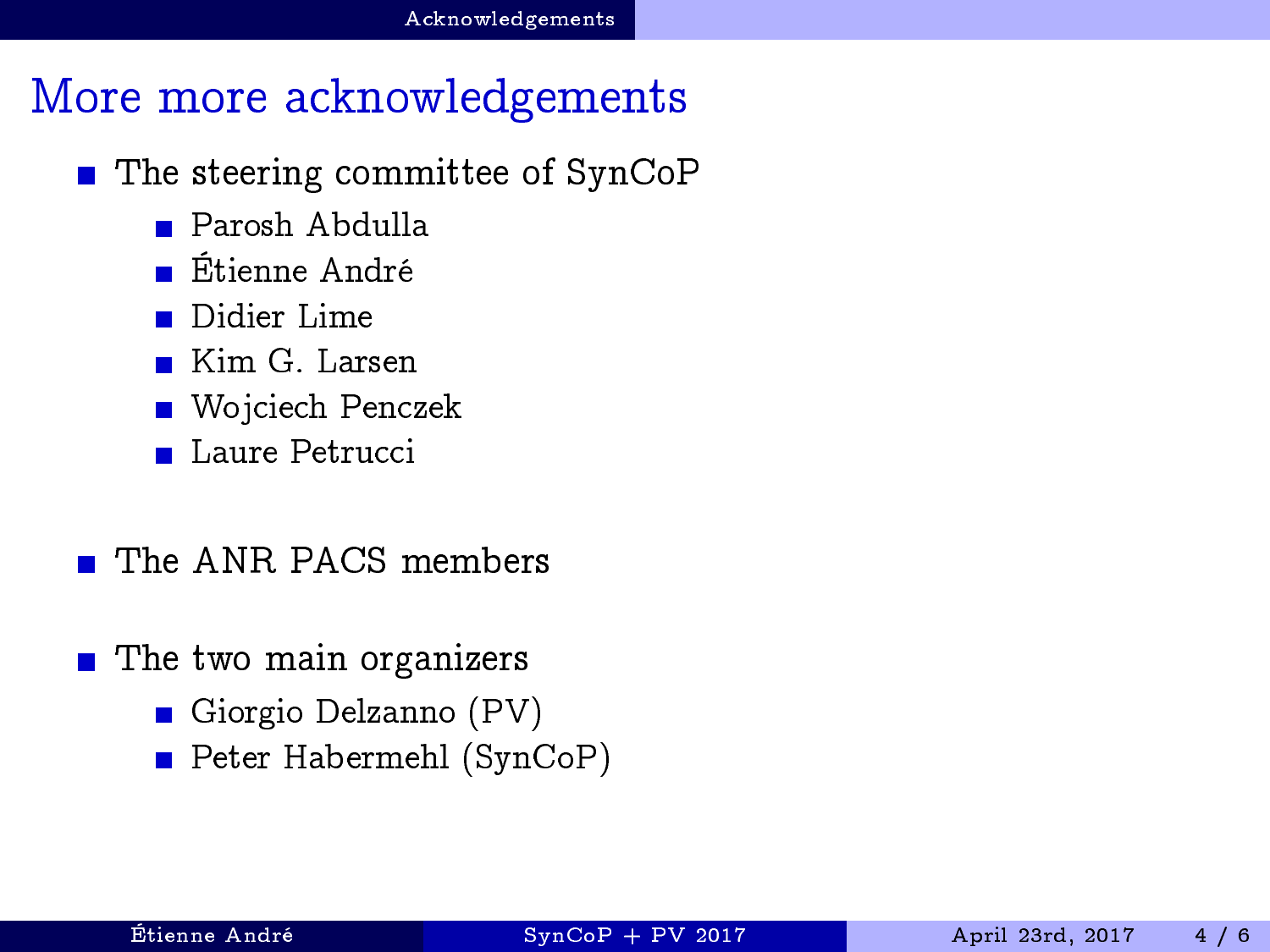### More more acknowledgements

- The steering committee of SynCoP
	- Parosh Abdulla
	- Étienne André
	- Didier Lime
	- Kim G. Larsen
	- Wojciech Penczek
	- Laure Petrucci
	- The ANR PACS members
- The two main organizers
	- Giorgio Delzanno (PV)
	- Peter Habermehl (SynCoP)

### <span id="page-4-0"></span> $\blacksquare$  ... and you!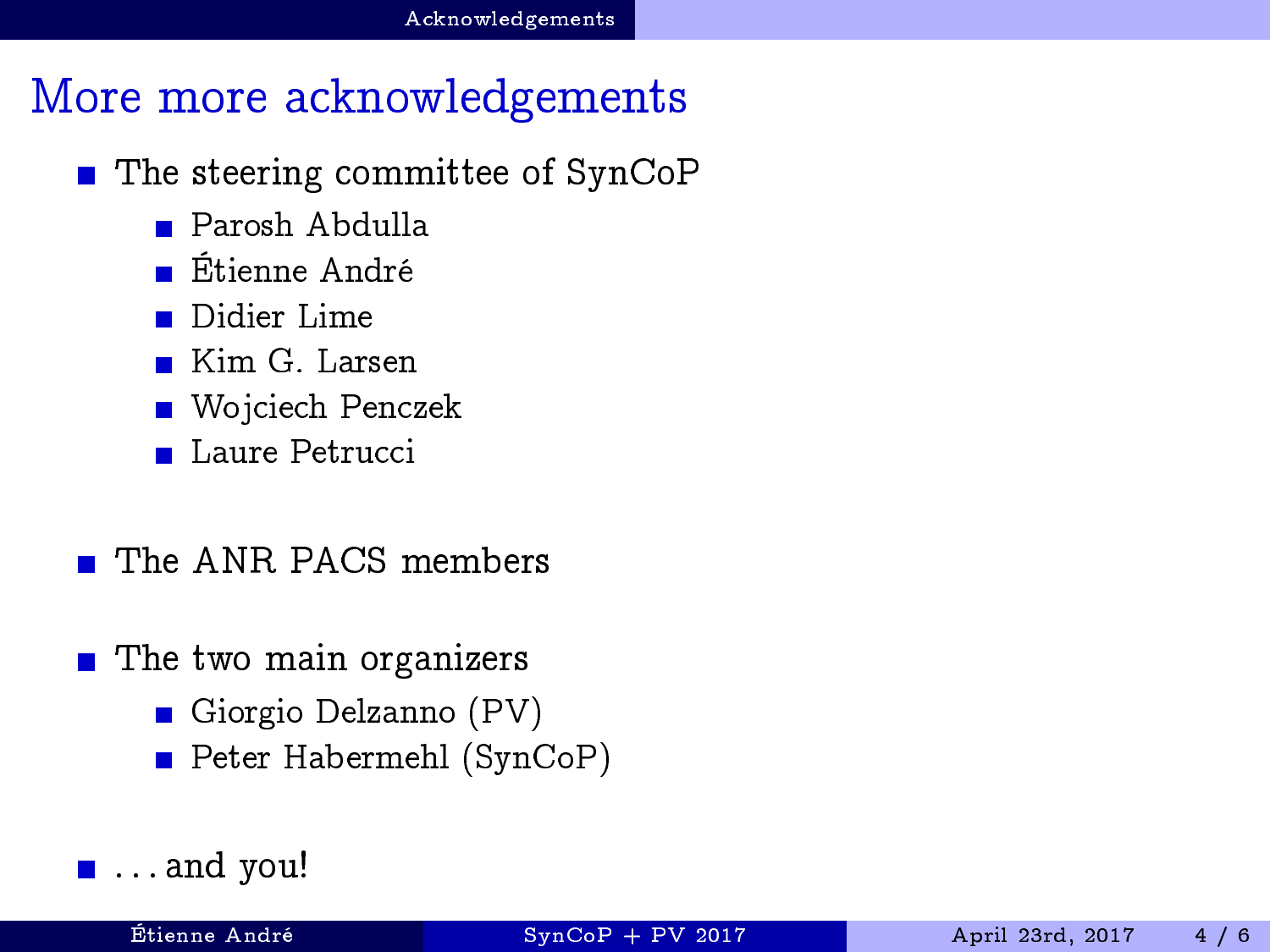### Slides

#### Please

send us your slides to upload on the Web site!

<span id="page-5-0"></span>

Étienne André [SynCoP + PV 2017](#page-0-0) April 23rd, 2017 5 / 6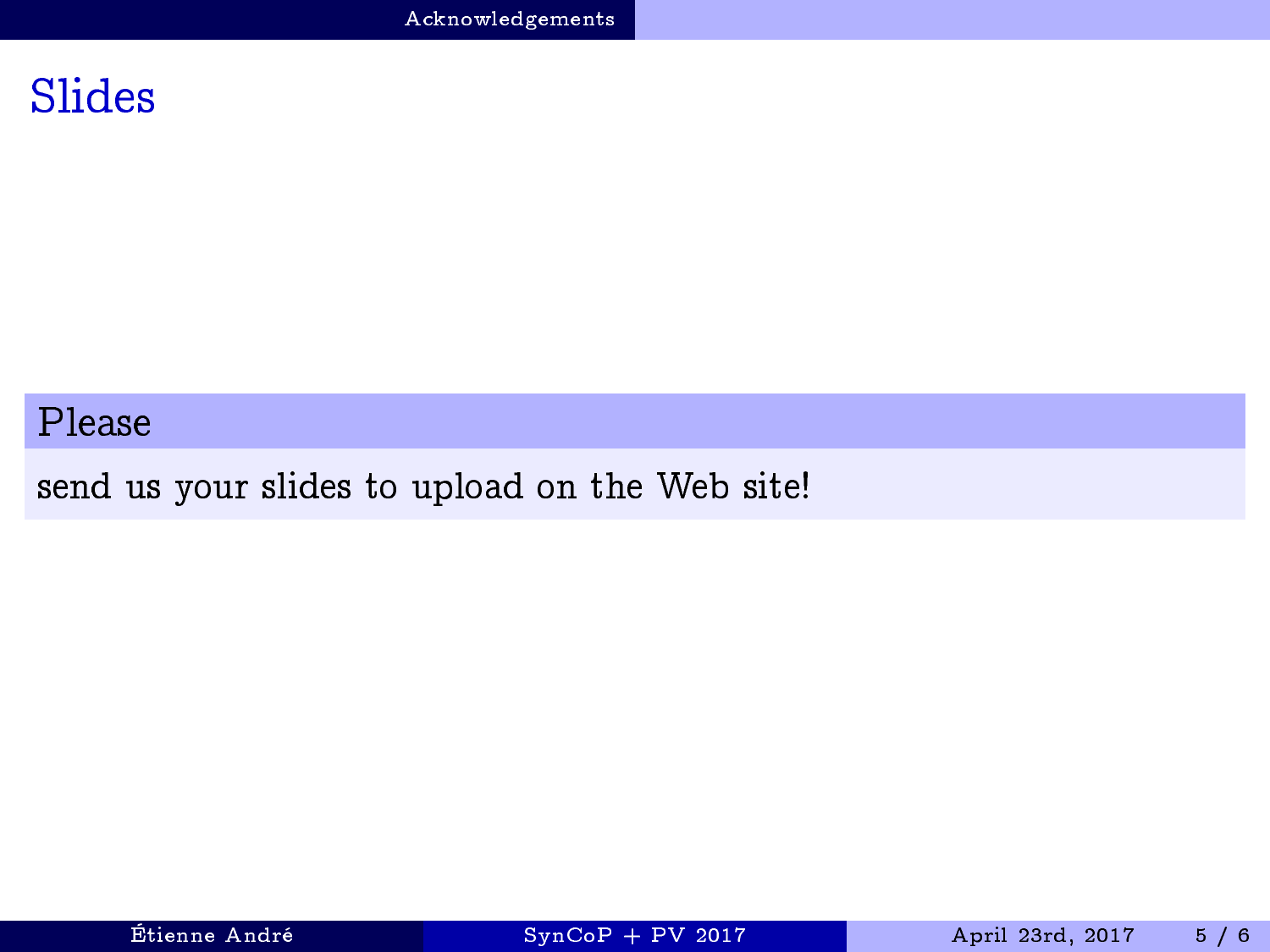# SynCoP 2018 (tentative)

Submitted as a satellite event of ETAPS 2018

- Sunday April 15th, 2018  $(+)$  Saturday 14th?)
- In Thessaloniki, Greece



Event format to be confirmed:  $SynCoP + PV?$ 

#### **Organizers**

- Loïg Jézéquel (LS2N, Nantes, France): SynCoP
- $\blacksquare$  to be confirmed: PV
- More soon on

<http://www.lipn13.fr/SynCoP+PV2018/>

|  | Etienne André |  |
|--|---------------|--|

<span id="page-6-0"></span>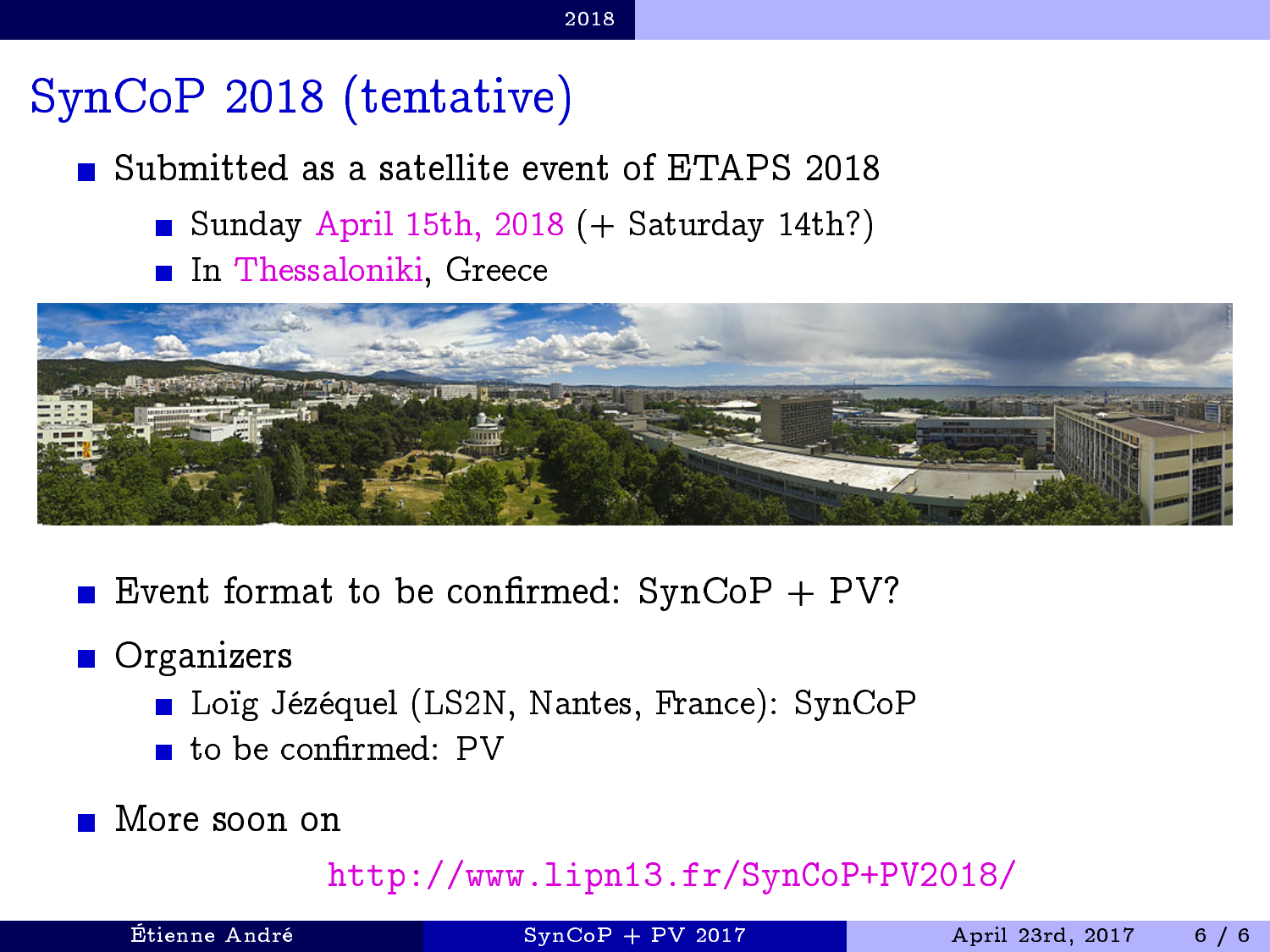# <span id="page-7-0"></span>Licensing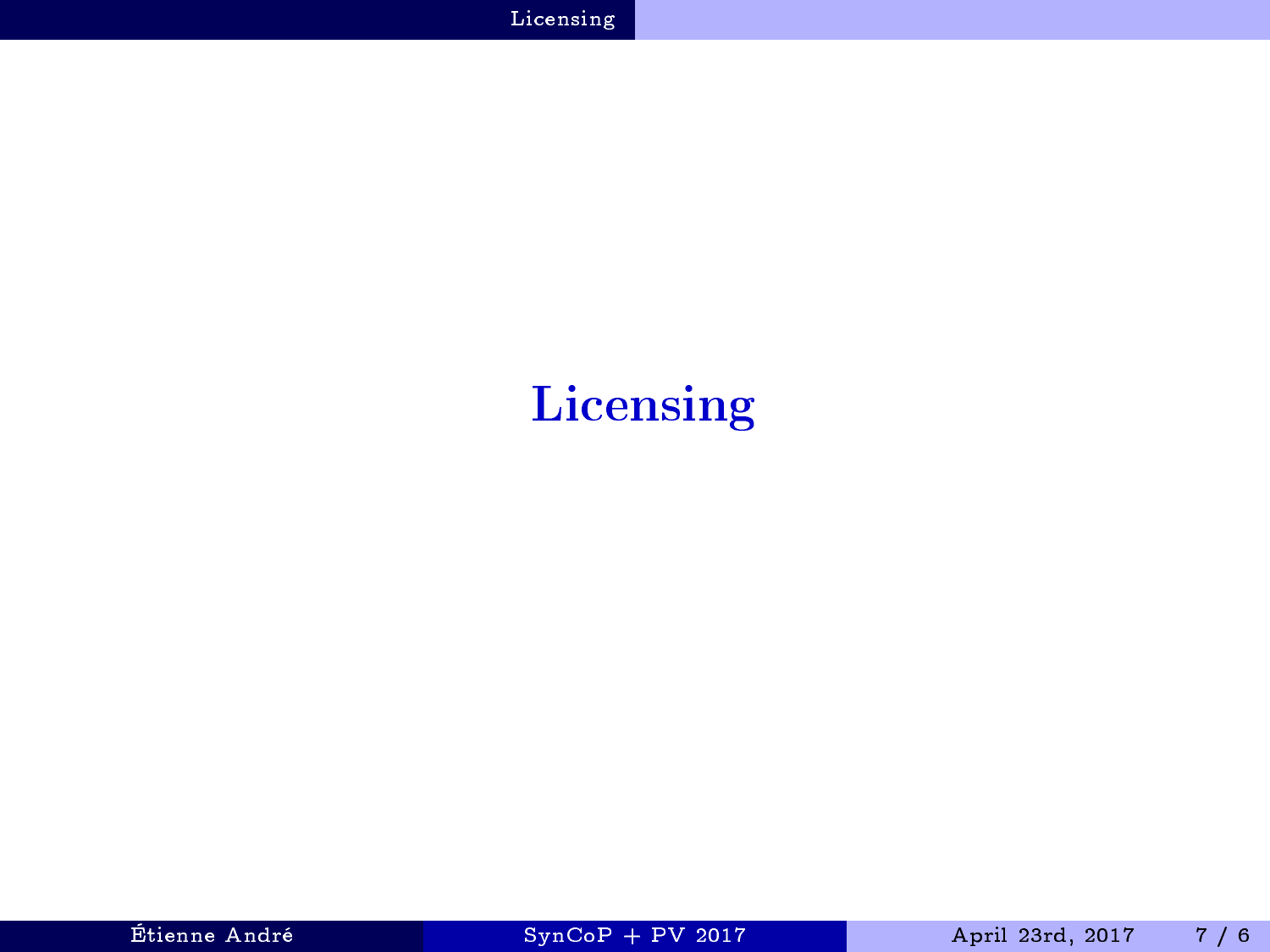# Source of the graphics used



Title: Insigna of the Swedish Air Force, Flygvapnet Author: slady (modified by Étienne André) Source: [https://commons.wikimedia.org/wiki/File:Roundel\\_of\\_Sweden.svg](https://commons.wikimedia.org/wiki/File:Roundel_of_Sweden.svg) License: Creative Commons by-sa



<span id="page-8-0"></span>Title: A panorama from Thessaloniki from the campus of Aristotle University Author: Nikolaos Oikonomou Source: [https://en.wikipedia.org/wiki/File:Panorama\\_of\\_Thessaloniki.jpg](https://en.wikipedia.org/wiki/File:Panorama_of_Thessaloniki.jpg) License: Creative Commons by-sa